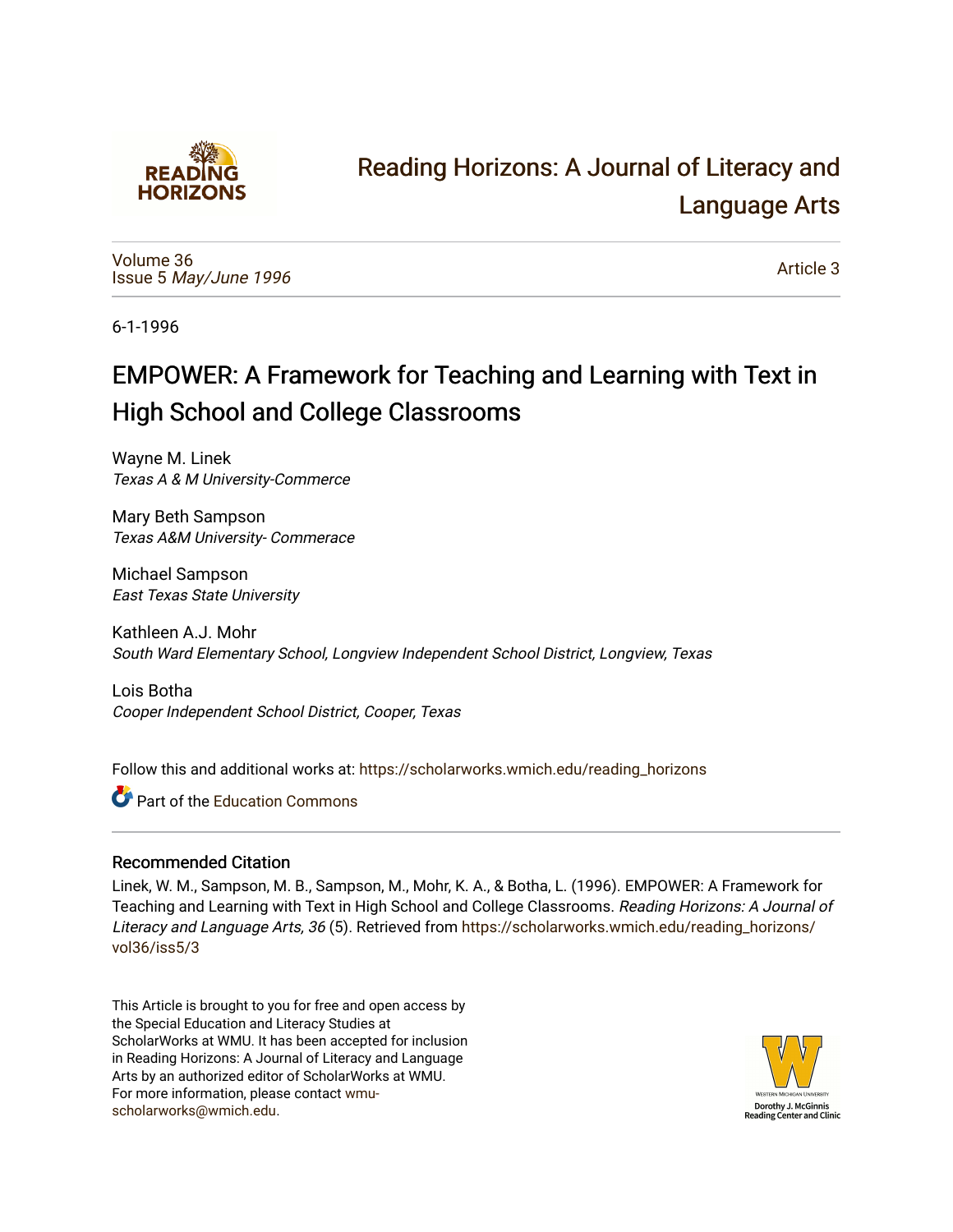

# *EMPOWER: A Framework for Teaching and Learning with Text in High School and College Classrooms*

*Wayne M. Linek Mary Beth Sampson Michael Sampson Kathleen A. J. Mohr Lois Botha*

Students are frequently expected to deal with informa tion that does not fit into their current schemata or cognitive structures. For example, students are often frustrated when asked to make sense out of challenging expository text. Such a high level demand often results in dissonance that may deter many learners. This may be due to a lack of knowing how to impose order on information found in text and often results in a lack of comprehension and understanding. Many in structors at all levels currently resort to round robin reading, lecturing, and reading texts aloud in their classes because of their frustration with the inability of students to read the texts.

EMPOWER is a framework for teaching that allows the instructor to become a facilitator of learning rather than the source of knowledge. This framework for teaching is also a structure for learning that encourages social construction of knowledge and independence. EMPOWER combines several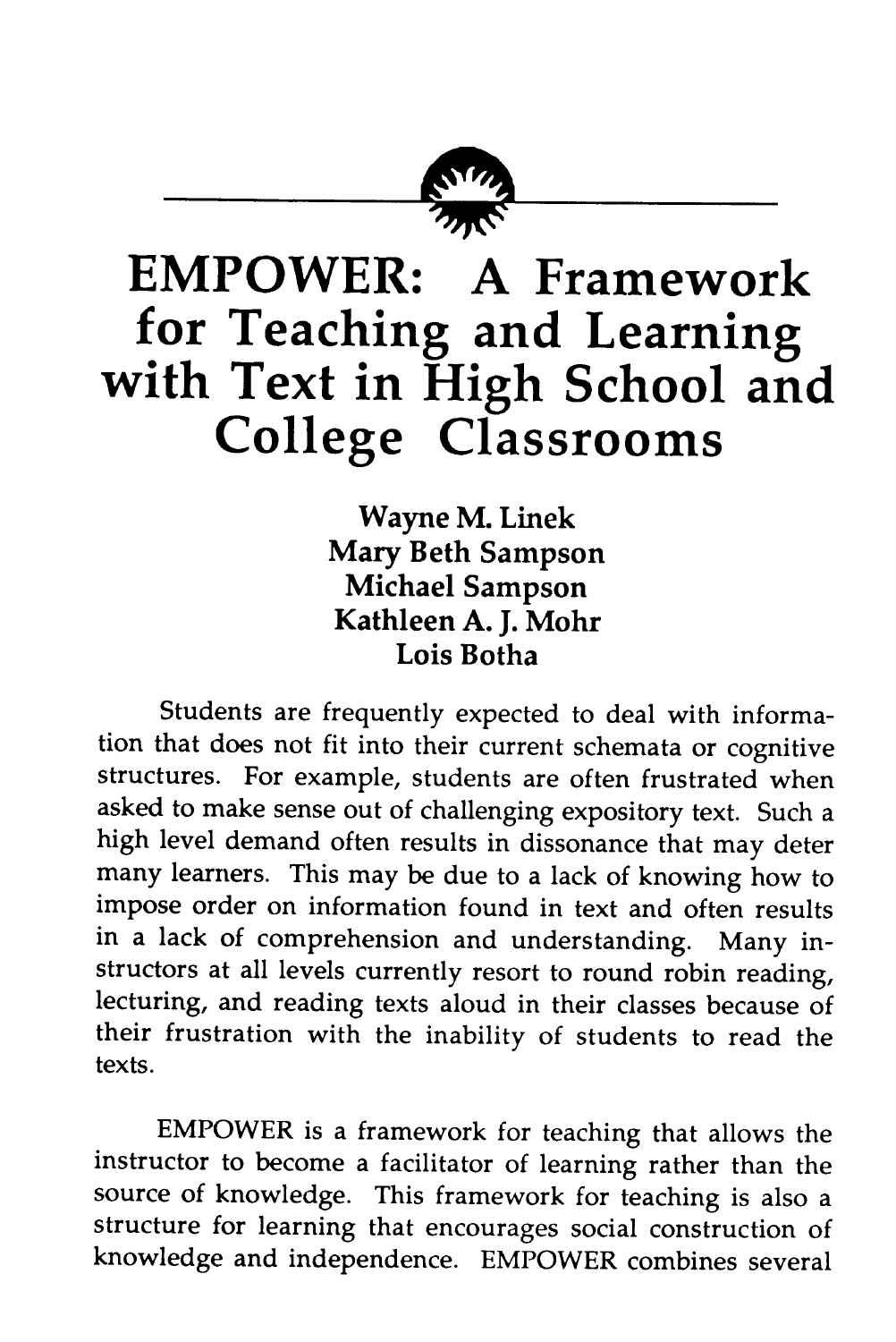strategies to scaffold students through a metacognitive orga nizing process. This process enables them to reduce emo tional and cognitive dissonance while making connections between textual information and their own cognitive struc tures. Thus, when employed reflectively by the instructor and students, EMPOWER provides a powerful framework for stu dents to learn how to structure their own learning.

### *The process*

EMPOWER provides instructional keys to the steps we, as experts, use to reduce frustration while constructing meaning and gaining knowledge. EMPOWER involves seven stages: Elicit, Monitor, Pose, Organize, Web, Engage, and Reflect. These stages help instructors take their students through a prereading strategy, a during reading strategy, and a post reading strategy that include heavy doses of metacognitive reflection. The seven stages are designed to help instructors move away from the "assign and test" mode of teaching and empower students to become effective and efficient constructors of meaning when interacting with complex expository text.

### *Stage one: elicit*

Learners elicit prior knowledge by participating in a prereading strategy. This strategy builds a bridge between students' cognitive structures and the material to be covered in the text. For example, in a college literacy methods class the instructor used List, Inquire, Note, and Know or LINK as a pre-reading strategy (Vaughan and Estes, 1986). When prepar ing students to read **Reading Without Nonsense** (Smith, 1985), he began by asking students to list in three minutes all the words they associated with the cue "reading comprehen sion." When using LINK the cue word should be a concrete object or a term that serves as a central concept to the topic at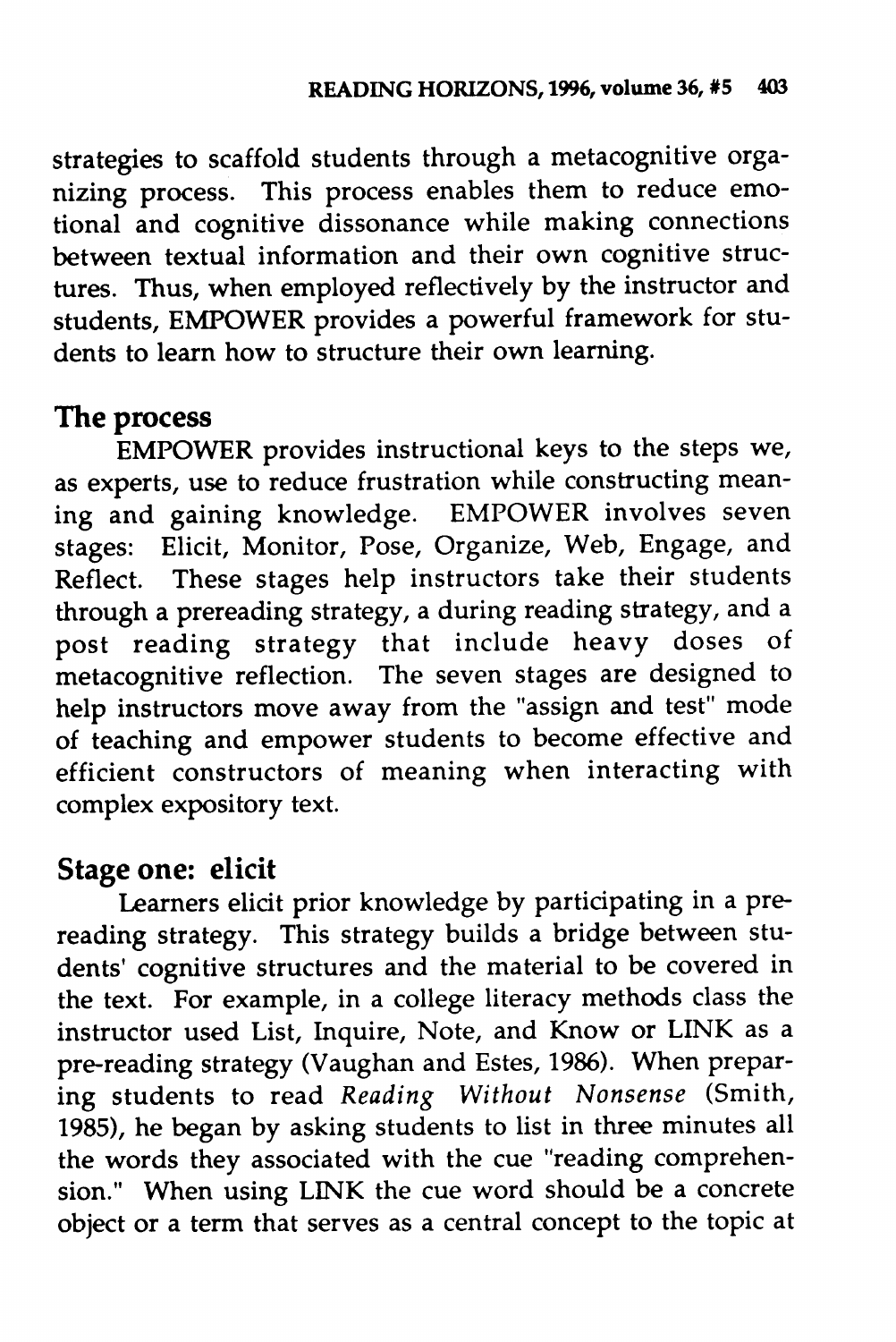hand, will trigger responses in all students, and is written on a chalkboard or transparency.

Once each student had completed his/her list, the in structor gave each student the opportunity to share while recording the associations on a chalkboard. Students listed terms such as "testing," "understanding," and "meaning." Once the list was completed, the students were encouraged to inquire about the words. The instructor modeled a question that inquired into the reason why a word was listed. After the student explained, the instructor shifted to the role of moder ator. Students then asked one another about the associations that had been made and asked for clarification/reasoning. This step in the procedure serves to heighten prior knowledge, allowing students to self-correct, and raises questions about the material to be read.

Upon completion of the discussion, students were asked to turn over their paper and note in one minute all the words they now knew in relation to the initial cue word. The qual ity of associations improved while the quantity of associations increased because students were able to draw upon a combina tion of prior knowledge and class discussion. Thus the elicit ing stage, in this case the LINK strategy, magnified what stu dents knew about a topic because they had established multi ple links to their prior knowledge.

### *Stage two: monitor*

The purpose of stage two is to get students to actively monitor their comprehension. A combination of Interactive Notation System for Effective Reading and Thinking (INSERT by Vaughan and Estes, 1986) and concept squares (Vaughan, 1990) is used to heighten comprehension monitor ing during independent reading. INSERT serves as a formal method of assisting readers to interact with the text in a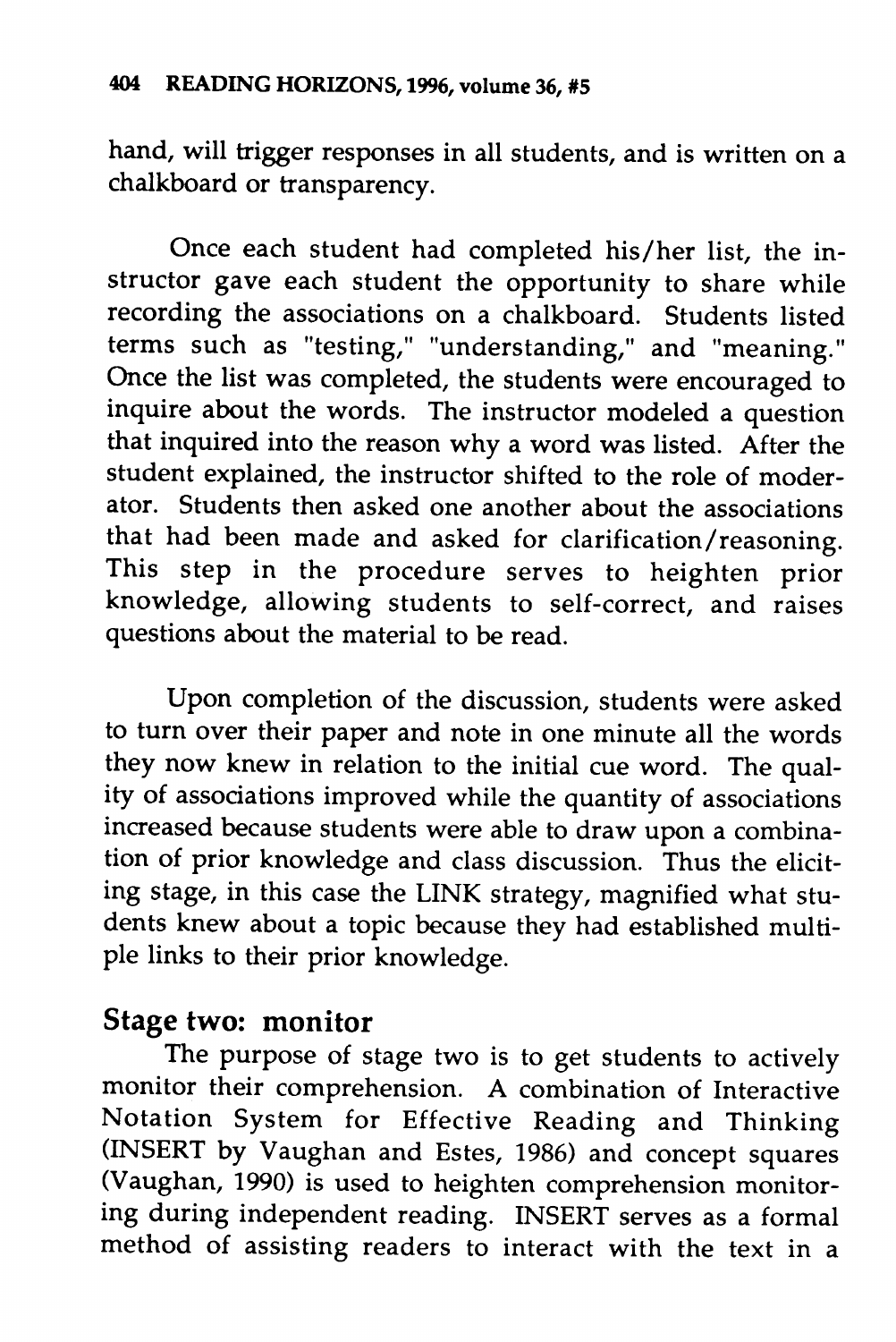meaningful, productive manner. The instructor asks stu dents to monitor their comprehension by placing the follow ing marks in the margins of the text while they are reading:

— I knew that

- \* I didn't know that
- ? I just don't understand
- ! That's worth remembering

To combine concept squares with INSERT, the instructor gives students a sheet of paper that is divided into four squares. Each square is titled with one of the above headings. When students have finished reading a chapter, they review their marks and list at least three items in each box. This monitoring/categorizing process allows students to move forward when they don't understand something while criti cally evaluating the importance of the information gained from the text.

In the literacy class the instructor began stage 2 by asking what questions participating in the LINK strategy had brought to students' minds. The students generated questions about reading comprehension, shared them with the class, and thereby set their own purposes for reading. The instructor then modeled how to monitor comprehension using INSERT and concept squares by placing a paragraph from the text on a transparency and thinking aloud through the comprehension monitoring process before assigning the chapters to be read for homework.

#### *Stage three: pose*

The purpose of stage three is to get students to pose their questions. To begin the next class session, the instructor asks students to share their concept squares in small groups. When the text is conceptually dense and challenging, students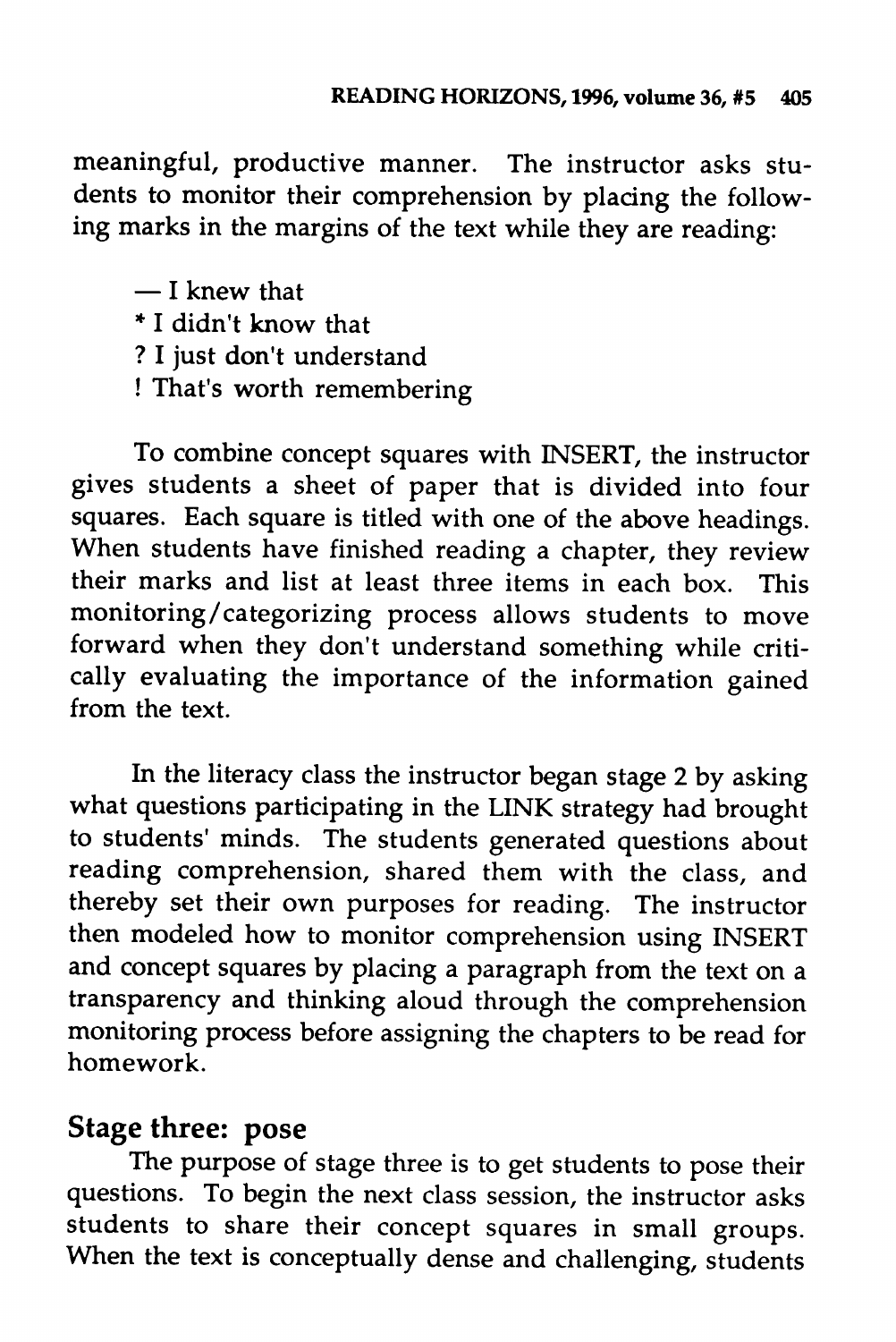may have minimal information for the "I knew that" square and have lots of questions about the "I didn't know that" and "I just don't understand" squares. When this happens, stu dents often feel overwhelmed and may believe that they "can't get anything out of" their reading assignment. This occurs because they are unable to see connections to their prior knowledge or they feel that they do not have the ability to make sense of the text. This "tunnel vision" and feeling of inadequacy may limit their opportunities to make meaning from the text.

To dissipate the tunnel vision and develop a risk-free environment for asking questions, students share their ques tions in small groups. This small group sharing gets some of the easy questions answered while it permits individuals to recognize that they are not alone in their confusion or frustra tion. Each group prepares a list of questions, that they cannot<br>answer, to share with the entire class. The instructor then answer, to share with the entire class. scribes as each group takes turns sharing their questions until all questions have been exhausted, listed, and the dissonance is out in the open.

### *Stage four: organize*

The purpose of this stage is to get students to organize or sort their questions (adapted from Vacca and Vacca, 1993). The instructor, or topic expert, serves as a facilitator to assist the students in categorizing what they don't understand. Questions that help students create powerful categories and get at conceptual substance should be asked. As students identify relationships among questions, the instructor color codes the categories. For example, in the literacy methods class the instructor asked, "Which questions are similar? How? Why?" As students volunteered a connection between two questions and explained their reasoning, the instructor circled the questions in red and restated the connection with more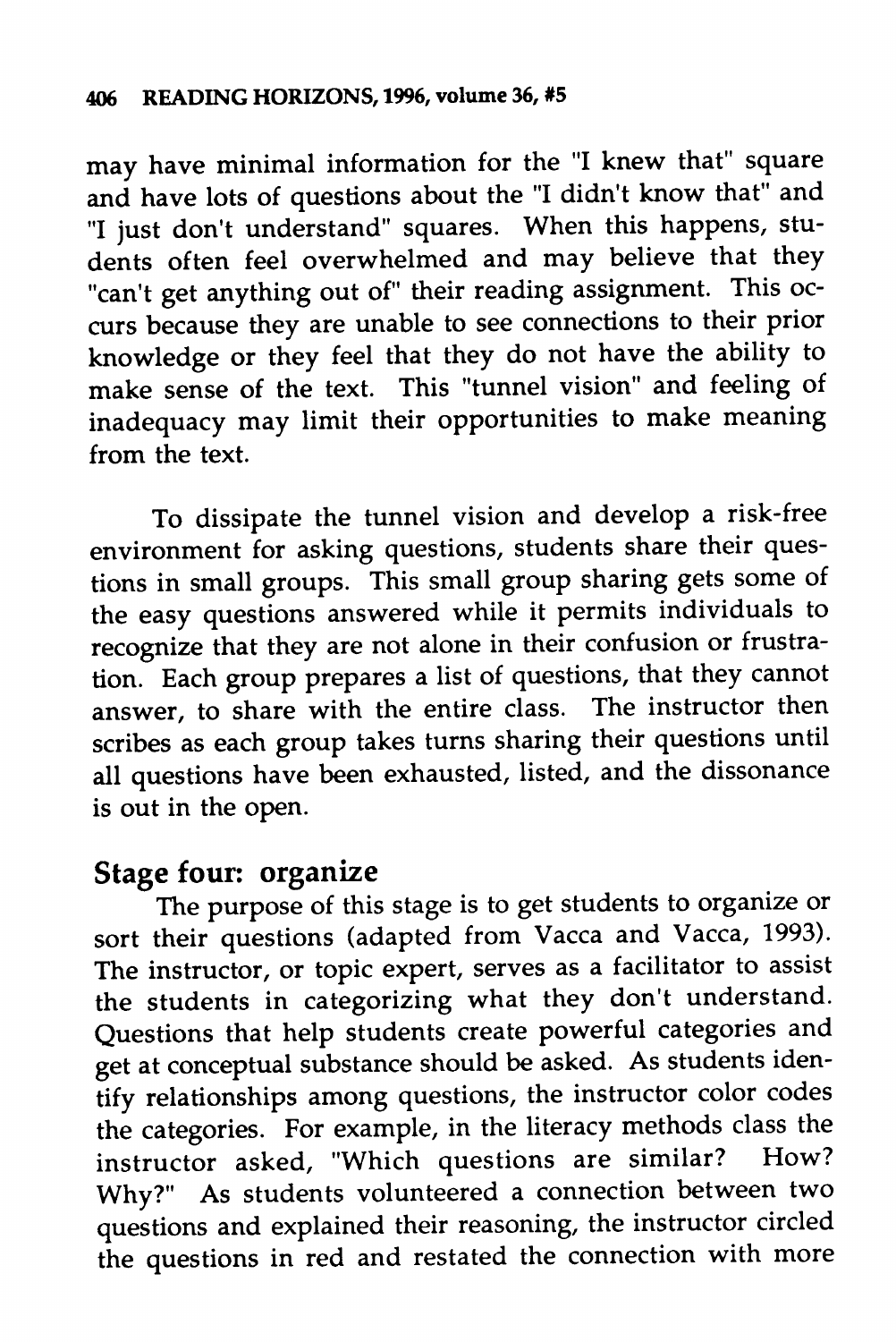specific conceptual terminology. The process continued with students creating new categories and adding to the original category until all questions were categorized. Then the in structor asked, "How would you label the categories of ques tions you have identified? Why?" Students were then able to identify topics for each category of questions and give reasons for their categorization. This process facilitated the organization of dissonance, dissipated student frustration, and pre pared students to focus on what was learned and what was important.

#### *Stage five: web*

The purpose of this stage is to have students create a web of information. The students return to small discussion groups and each group develops a combined list of all that they knew, found out, and thought was worth remembering about the textual material. The instructor then gives each group the opportunity to take turns and share their list with the whole group one item at a time. The instructor records the information on the chalkboard or overhead transparency until all groups have shared all non repetitive information. Students are then encouraged to clarify items on the list of in formation developed by the whole class and explain why they are important. First the instructor models a question that in quires into the reason why concepts/ideas were listed and the group members explain their reasoning. Then the instructor shifts to the role of moderator and students ask one another why the information shared was perceived as important. This step encourages students to clarify their reasoning, allows students to self-correct, and solidifies important concepts from the reading.

After all student questions have been exhausted and concepts have been rationalized the instructor serves as a fa cilitator once again to assist the students in categorizing their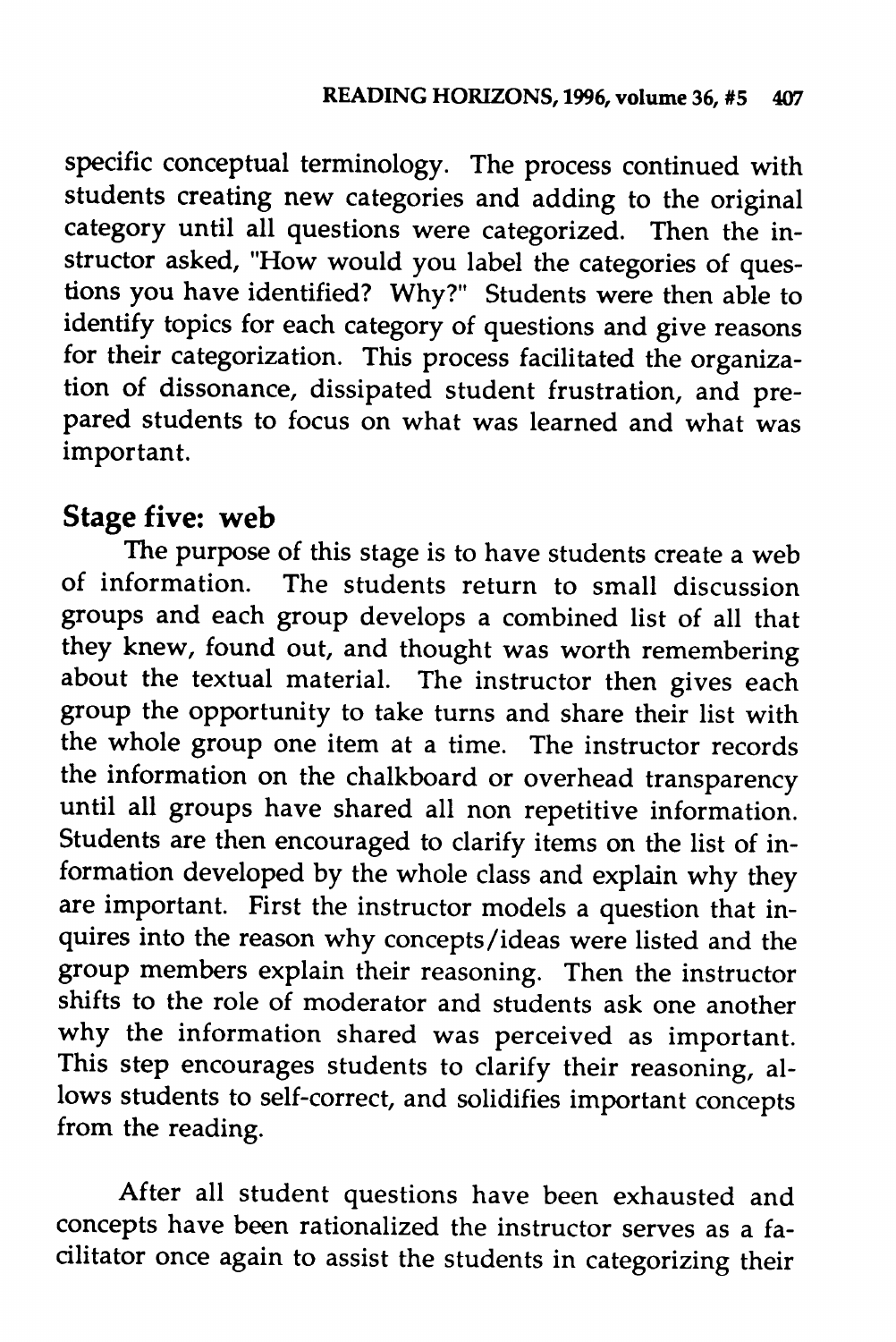information into a web or semantic map. For example, in the literacy methods class the instructor asked, "Which bits of in formation appear to go together?" The students were able to create distinct categories of information that were color-coded by the instructor. Then the instructor asked the class to dis cuss why they were categorizing things the way that they were. This step enabled students to further organize and clarify their thinking so that they could explain overarching con cepts and logically web the information. While a fair amount of dissonance still persisted, students began to see links be tween their categories of questions and the web of informa tion.

#### *Stage six: engage*

Now the students are ready to engage or hook up the categories of questions with the web of information. The in structor once more acts as a facilitator by asking which parts of the web of information and which concepts connect to the categories of questions that were previously asked. At this point most students readily see multiple connections that the overwhelming dissonance and tunnel vision prevented them from seeing during Stages 2 and 3 and lively discussion of these connections ensues. If the discussion bogs down before all logical connections are made, the instructor can direct formation of cognitive links by noting a particular concept and a specific question and asking how they might be con nected. However, during this stage the instructor shifts mainly to the role of valuing the knowledge students con structed from the text and congratulating them on answering their own questions. This stage helps to build self-efficacy while emphasizing that the meaning construction process re sides within the student.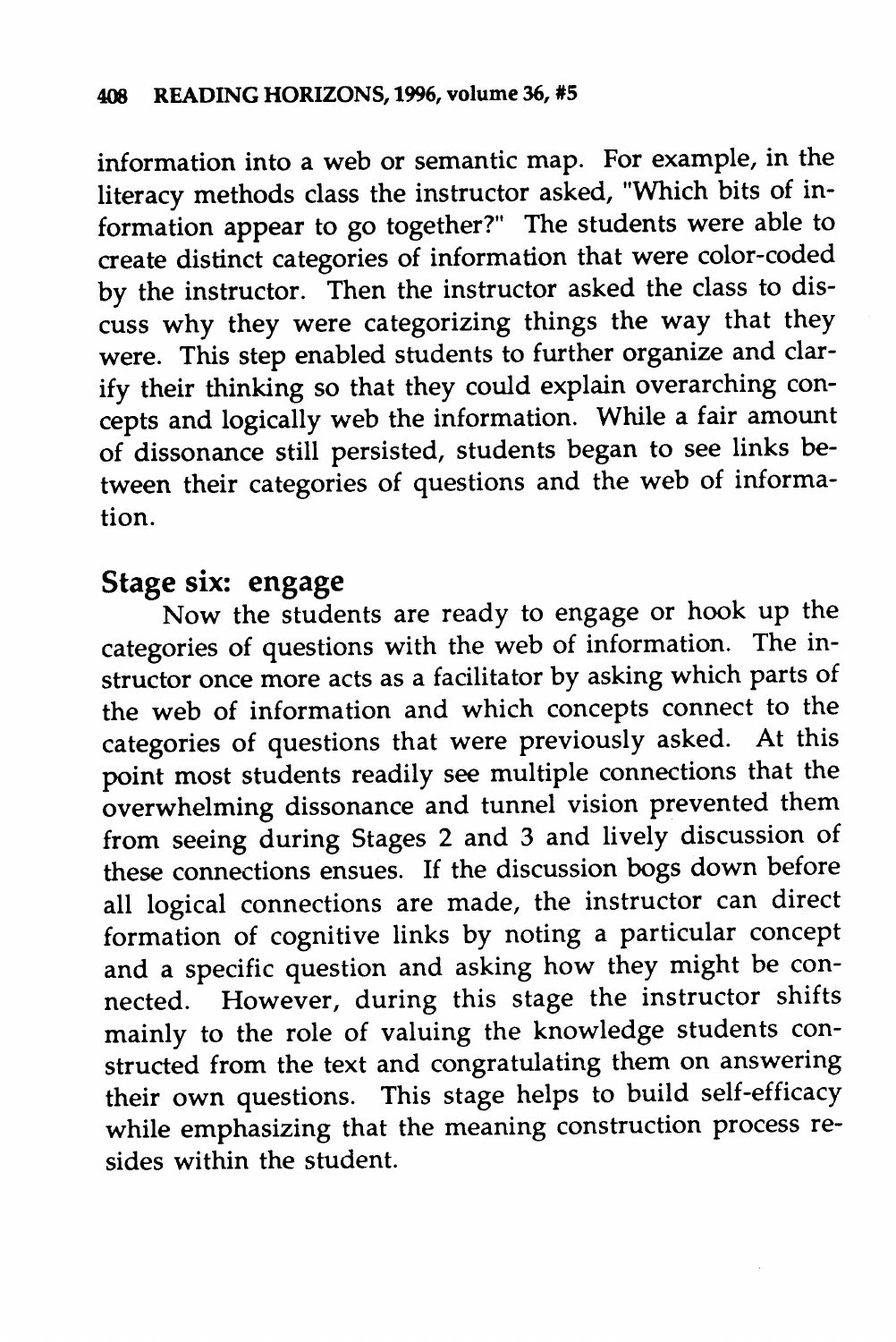### *Stage seven: reflect*

In a final stage, students are asked to reflect on: 1) how they felt; 2) why they had problems understanding the material in the beginning; 3) the process they used to construct meaning from text; 4) strategies they learned to EMPOWER themselves as learners, and 5) what they understood as a re sult. Once again, the instructor asks questions to help students recognize each of the stages and the various processes employed to remove blocks to comprehension during each stage. Discussion on how EMPOWER helped them to struc ture their own learning typically emerges. This reflection stage helps students to recognize the combination of strategies employed to monitor and regulate their feelings and under standing. The final stage also provides insight into how students can structure their independent learning more effec tively and efficiently.

### *Conclusions*

Although the total amount of dissonance is increased initially, students are able to share the questions they had over the material to reduce the negative feelings that may block cognitive connections. The problem of being over whelmed is mediated by the instructor who serves as a facili tator to structure this dissonance. The structuring or catego rizing process reduces the incongruities and permits students to move to a metacognitive level. This movement later em powers students to construct connections between their ques tions and the information in the text.

By sharing and discussing the cumulative knowledge that had been comprehended, students notice that comments from other groups answer some of their questions. Thus in formation from others' perspectives allows them to fill gaps in their own cognitive structure. While the discord is magnified by sharing the questions, so too is the collective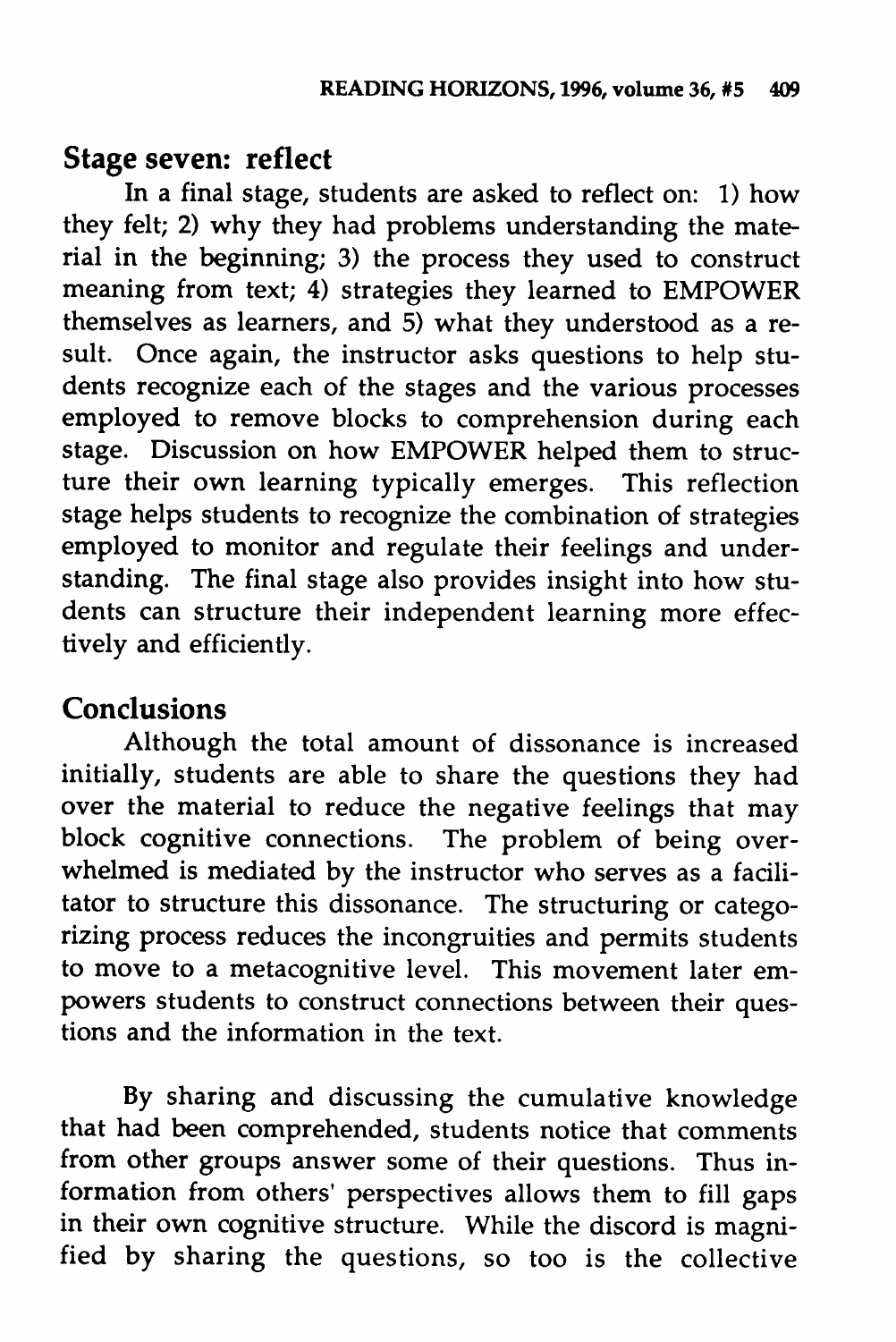knowledge. The metacognitive categorizing helps them to structure what they know so that they are able to form links between the categories within their cognitive structure and the categories of dissonance. In so doing, they are able to answer the questions raised, reduce the dissonance, and structure their own learning. Thus, students see how to use metacognitive categorizing to facilitate their own learning so that their questions and textual information become a web of knowledge.

Admittedly, this is a somewhat lengthy process, but so is constructing meaning from demanding expository text. A key benefit of this framework is that it scaffolds instructors and learners through all the stages necessary for successful per sonal and social construction of meaning from challenging expository text. This is important because many content reading strategies focus only on the beginning, middle, or end of the meaning construction process involved in reading exposi tory text. EMPOWER combines an entire meaning making cycle in seven easy-to-understand steps: *Elicit, Monitor, Pose, Organize, Web, Engage and Reflect.*

The pace of introducing the steps and stages is left to the discretion of the instructor because the understanding of how to use this framework will depend on the sophistication of the learners. For example, a seventh grade teacher might in troduce and develop the use of this entire framework over the course of three weeks. A college instructor might choose to push through the entire framework in two class periods but continue to facilitate discussion in future classes using only steps three through seven. Regardless of the introductory and reflective pace the instructor chooses, this framework pro vides a complete cycle of the strategies necessary to help learners effectively structure their thinking and empower themselves as independent learners.